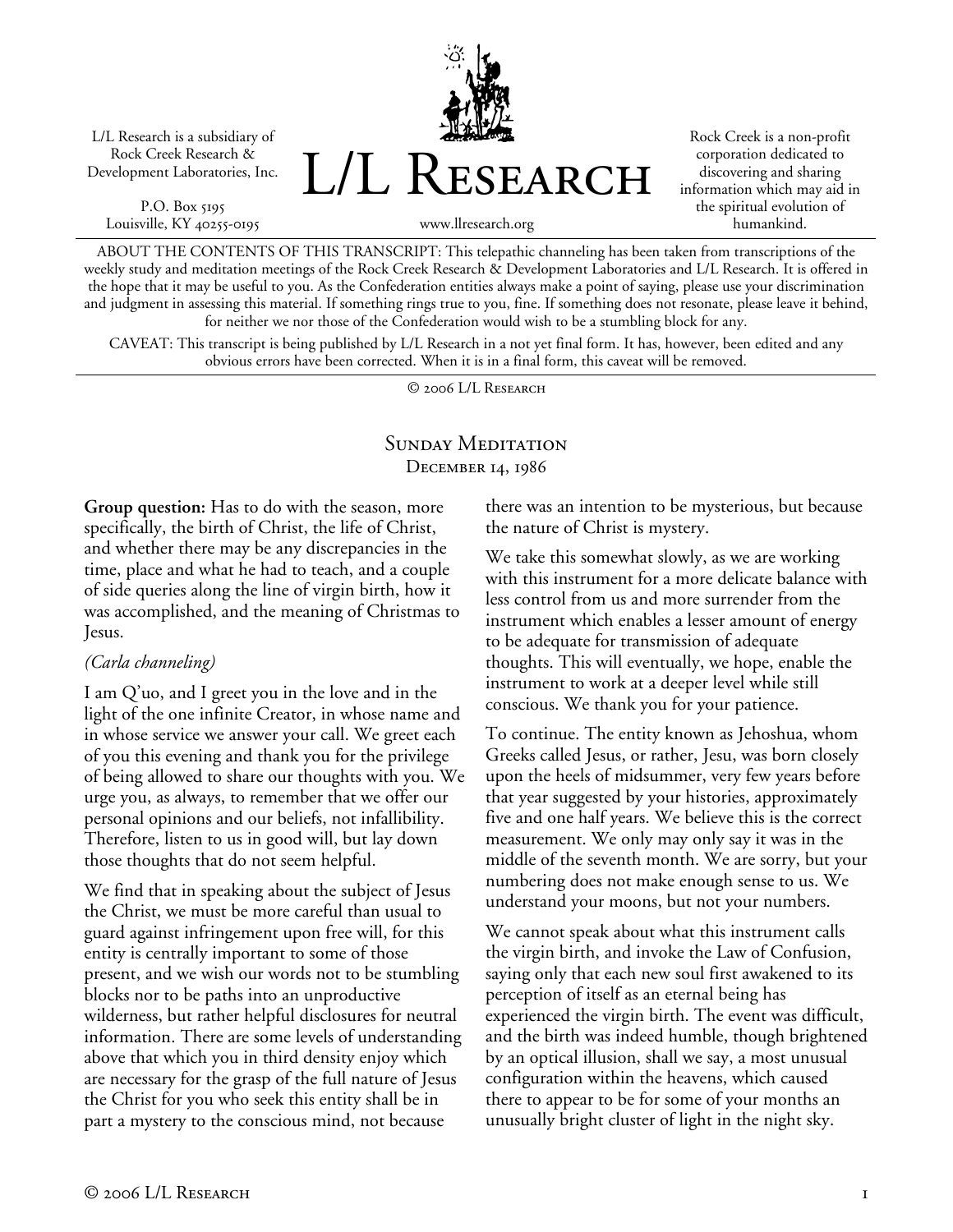The combination of the Christ with a serviceable life channel was powerful, and many psychic events occurred before and after the event as well as at the time of it. Astrologer kings did indeed journey following the star, however the arrival was approximately a year and a half later. That, indeed, is a spiritual adventure you would do well to ponder as you approach your own stable looking for the newborn, guided by hope, the brightest star of you being.

The entity Jesus was loved and loved in return, but his mind drove him to be alone, for though too young to have established to his own satisfaction the nature of his being, he had tremendous hunger for wisdom. You would call this entity a child prodigy. The entity taught many, many more things than are written, and could continue teaching for an eternity, yet what has been recorded is typical enough of the teaching's content in general that we do not choose to take this opportunity to adjust the teachings that are recorded. It is not only that there is some infringement upon free will, although that is part of our caution; we also do not wish to sway those who have not become interested in the Christ to alter their viewpoints.

For above and apart from any writing about the Christ, there is the Christ, and that which this teacher, channel and representative of the Creator called the Holy Spirit, call it what you will. There are many, many avenues in which the Christ speaks to each whenever the inner ear is opened and the ear harks, not listening passively, but leaning forward and truly harking.

The concept of the Christ was this—that intelligent infinity as experienced by the Logos and with the bias of the Logos would enter a third-density experience, not erasing the one known as Jesus' personality or being, but coming into the closest possible harmony with that being. There needed to be one who wished to sacrifice an incarnation to the ever-increasing pleasure and agony of the Creator, experiencing what this instrument would call the slings and arrows of outrageous fortune, for it is the nature of the Christ and the nature of third density that the two, perceiving each other, should react the third density with a lack of understanding, and the Christ with wonder, joy and sacrifice. Such is the sorrow of your illusion and the joy of sensation and communion.

In the end, Jesus the man became so able to bear both joy and agony that this entity stopped experiencing the Creator and for long periods of time became the Creator experiencing third density. Such is the perfect channeling of love. The achievement of the perfect channeling was the mystery of union between Creator and illusion.

After this bonding, the burden of channeling rather rapidly began to tire the master teacher, Jesus. At the time of the crucifixion, as this instrument calls it, there were almost no tears left, there were no bones unbroken, there was no companionship that had not been betrayed in one form or another. Nevertheless, Jesus the Christ lived well and did not stop the channeling until the breath left the physical vehicle. We witness to this Christ with thanksgiving and joy, not suggesting that any worship or not worship, but celebrating the Creator poured into a channel who could share in full the nature of the Logos, the nature of love, the Creator's powerful, terrible love.

You ask what Jesus the Christ would think of the way your people celebrate Christmas. My friends, Jesus is very pleased. He is pleased [to see] all that is given and received of love, generosity and cheerfulness. This entity never confused the personal life that he lived with the Christ he channeled and in the end gave way to completely, but always knew the source and called it the Father. Call it what you will. We have no dogma or doctrine, but celebrate love.

It is the Creator who is pleased that those who do celebrate the spiritual advent of light into the darkness. Yet that Creator will also celebrate the same event on another level in each of your lives, whatever your season of Christmastide may be, whenever your star beckons.

We find that the concentration has caused this instrument to become fatigued more rapidly than usual, thus we shall cease speaking through this instrument and attempt to transfer the contact, with apologies, to the one known as Jim, who is at this moment announcing to us in no uncertain terms that we are making the wrong move. We do not think so. We leave this instrument in love and light. We shall now transfer. We are Q'uo.

### *(Jim channeling)*

I am Q'uo, and greet each of you again in love and light. To finish that which we had begun through the one known as Carla.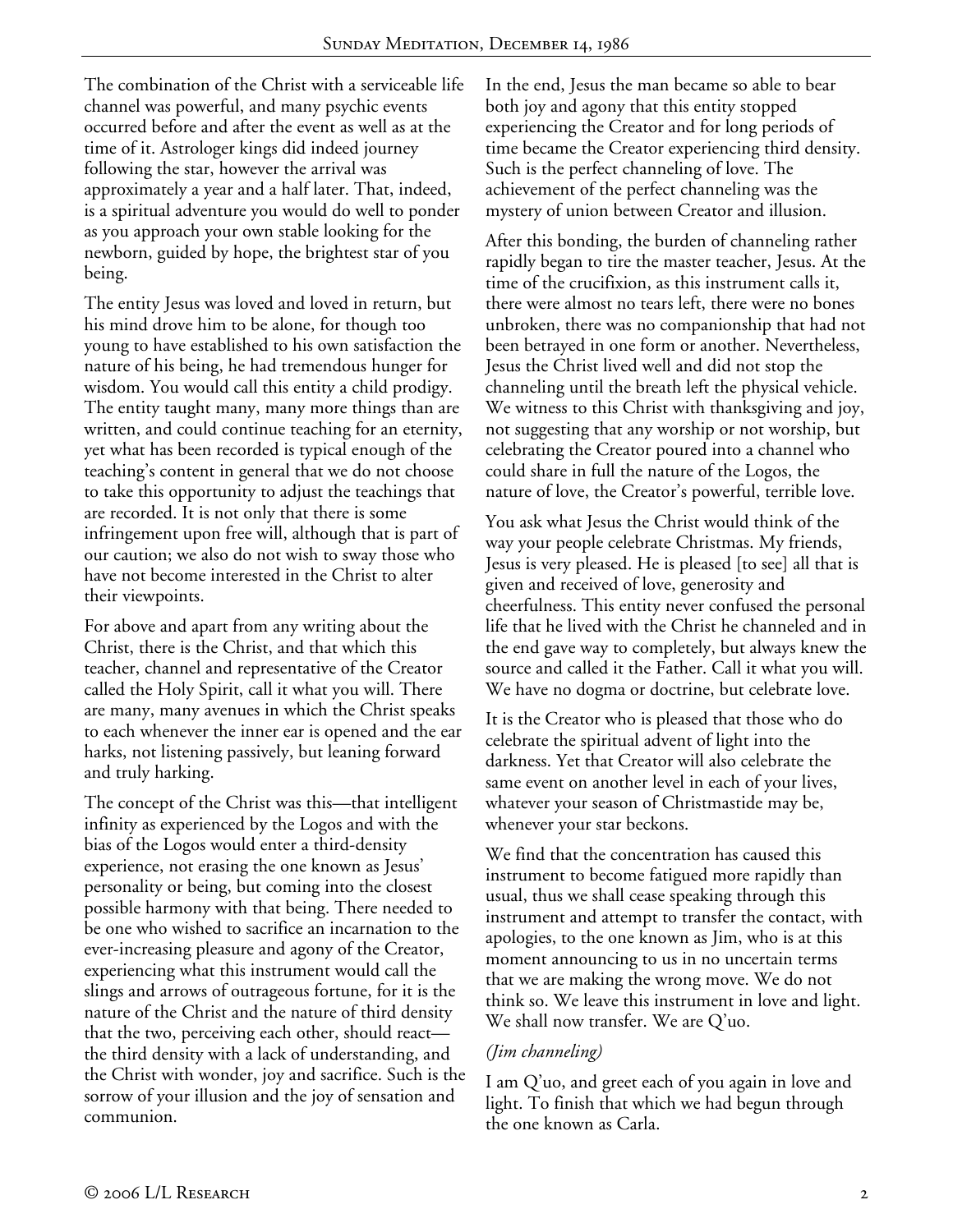We have come to the point in our discussion of the one known as Jesus in which we wish to share some information concerning the perceptions which the one known as Jesus would perhaps make upon the patterns and rituals of observing this occasion that is known as the Mass of Christ's birth. Indeed, within each entity who seeks answers to the mysteries of life there is a season during which the activities of the entity cease and the focus of attention is pointed inward.

The fruitful time in the sense of experience gained is considered within the inner being to be likened as to a foundation for that which is to come. Within each entity that seeks these truths of experience there comes the time when there will be a new beginning. This is often preceded by the trials which test that which has been known and applied to experience. From these trials, then, the entity moves to the limits of its being, and through a sacrifice of its own knowing and unknowing, and a surrender of these to that force which is paramount in the life pattern, call it the one Creator or love or the Christ Consciousness, if you will.

With this surrender, then, comes the possibility of a new seeding of awareness and experience within the seeker. As each of your peoples then take part in the celebrations in the name of the Christed Jesus, each then does also partake in some fashion of this ritual of renewal and eventual resurrection of the Christed consciousness within each manifested vehicle which has the Logos as source and motivator in the great experience of evolution which each of you undertakes.

There are, of course, many distractions to any life pattern and celebration, such as the one which this season has provided once again.

At this time we feel that we have shared that which is congruent with our perception of your call. We would then at this time ask if we might speak upon any further topics or attempt clarity with regards to that which we have shared this evening. Are there any queries at this time?

**J:** Did I understand correctly that the birth of Jesus occurred in midsummer, or did I hear incorrectly on that?

I am Q'uo, and we spoke thusly, my brother. May we speak in any further fashion?

**J:** And the birth of Christ was approximately five and one half years prior the time our historians believe to be the actual birth of Christ. Is that correct?

I am Q'uo, and as accurately as we can perceive your measurements of time, this figure is relatively accurate.

May we answer further, my brother?

**J:** What was the name of the entity that gave physical birth to the baby Jesus?

I am Q'uo, and we find that the literal translation of this entity's naming, as you call it, is not possible, but is approximated by the sound vibratory complex that is known among your peoples as Mary.

May we speak further, my brother?

**J:** From tonight's lesson I think I understood that Jesus, before incarnating in third density, chose to incarnate into third density, but somehow was granted the ability not to go through the veiling process that normally third-density beings go through prior to incarnation into this dimension. Is this correct?

I am Q'uo, and we find that this has correctness to it, though we see some difficulty in a full explication of the nature of the awareness that was experienced by the one known as Jesus. This entity was able to retain pathways of perception, shall we say, in its incarnate state that were easily activated in a sequential fashion according to experience gained throughout the incarnation so that at a latter point within the incarnation this entity was able to channel and experience the love of the Father which you would call the Logos in a fashion which was in harmonious resonance with the personality, shall we say, of the one known as Jesus without obliterating that per …

# *(Side one of tape ends.)*

# *(Jim channeling)*

I am Q'uo, and am again with this instrument. Since we had completed our response, we shall ask if there might be a further query upon which we could speak, my brother?

**J:** Why was it necessary tonight for the ones doing the channeling to do a deeper state of concentration, shall I say, in order to bring about this channeling tonight?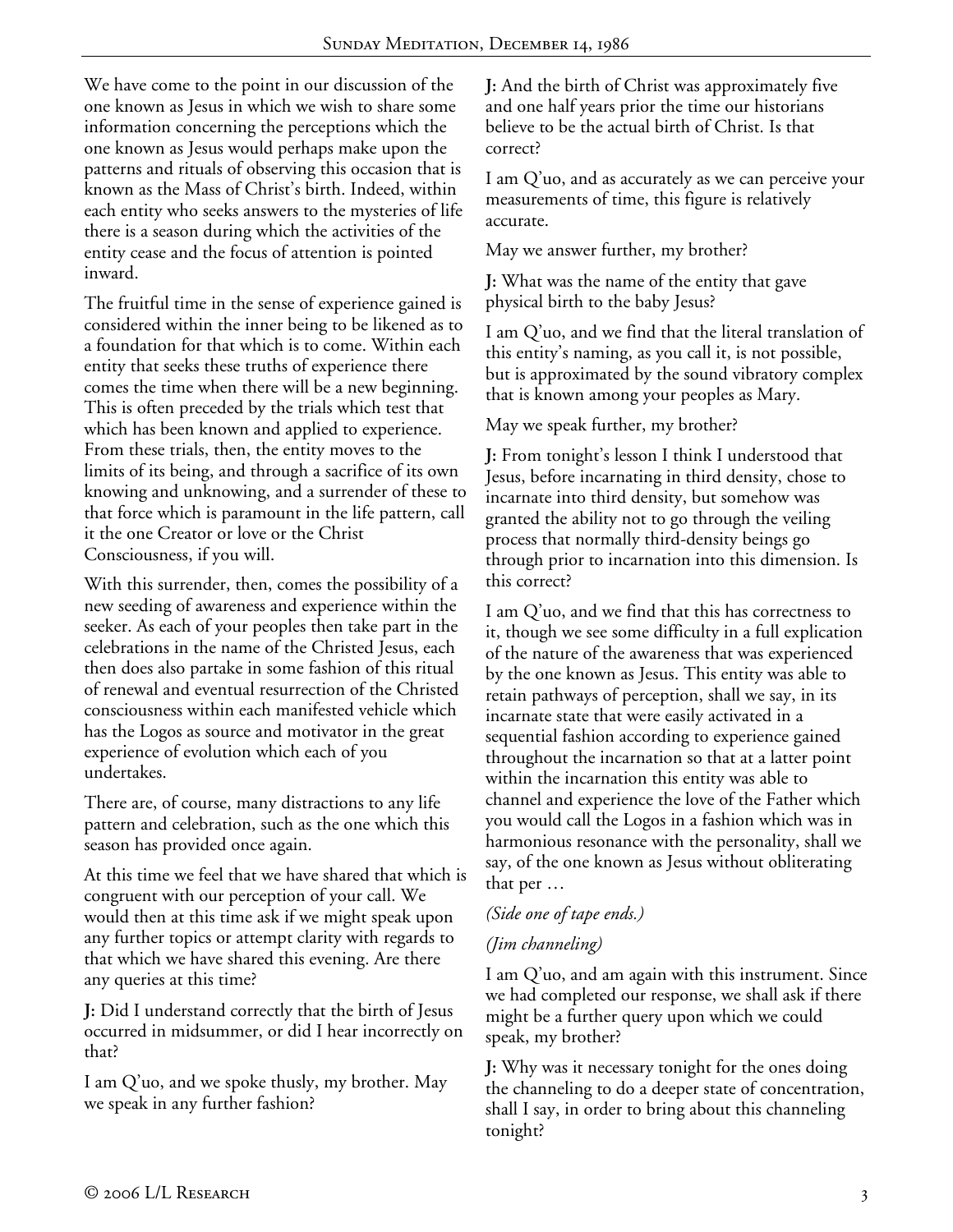I am Q'uo. The reasons were two. Firstly, the topic queried upon was one which is central to the incarnational patterns of some within this group, thus there was some added risk in the possible infringement upon free will. Secondly, the nature of the queries was of a specific enough focus that in order to respond with the appropriate information there was the necessity of the ones serving as instruments to move to deeper portions of the conscious mind so that less static, shall we say, would be likely to interfere with the concepts being transmitted.

May we speak further, my brother?

**J:** Thank you very much. That cleared that up. I have just one more question. Well, first let me ask you this. Have there been further incarnations of the entity known as Jesus upon the planet Earth?

I am Q'uo, and we find that there have not been, my brother. May we speak further?

**J:** Will there be another incarnation of this entity on the planet Earth?

I am Q'uo, and we find that it is not the entity known as Jesus that shall appear again, but the Christed consciousness which shall move through those of your population which have prepared a place for this consciousness.

May we speak further, my brother?

**J:** I'm a little confused. Can you explain further about a place for this event?

I am Q'uo. We began speaking of such a preparation in the final portion of our opening message for this evening when we spoke of those seekers of truth who retire to the inner portions of the self to stand upon the foundation of what has been gained of experience and reach for that which is cloaked in mystery and attempt to bring forth within the incarnational pattern the proper conditions that will allow the same channeling of love which the one known as Jesus accomplished in its life pattern.

This "ritual of celebration," as we called the process, is one which each entity observes in some fashion in this season during which the birth of the one known as Jesus is celebrated. The process was demonstrated by the incarnation of the one known as Jesus, eventually culminating in the resurrection of the Christed consciousness within the life pattern of the seeker residing within the third-density illusion.

Thus, by such seeking and exercise of faith does the seeker prepare a place within the life pattern for this resurrection, shall we say.

May we speak further, my brother?

**J:** No, I think I understand. That's all the questions that I have. Thank you.

I am Q'uo, and we thank you, my brother. Are there further queries at this time?

**H:** I have a couple—maybe just one. Immediately after Christ resurrected from the tomb, was his body solid, or would it pass through doors, like a vapor?

I am Q'uo. The entity known as Jesus at the time of that known as the resurrection was able to channel the love of the Father or the Logos to such an extent that it was able to affect the structure of its physical vehicle in a way which filled it with light so that it was able to manifest both the characteristics of your third-density illusion when appropriate, and able also to refine its focus of light to the point of being able to move through what you would see as solid material of your third-density illusion.

May we speak further, my brother?

**H:** No, that cleared that up quite well, and the second question too. That's all the questions. Thank you.

I am Q'uo, and we thank you, my brother. Is there another query at this time?

**J:** Could you explain the configuration of which you spoke, in the skies, that created the optical illusion of illumination or a cluster of light at the time of the birth of Christ?

I am Q'uo, and we pause in order to allow this instrument to move somewhat more deeply. The patterns of light that became obviously apparent to the physical eye of those within the vicinity of that known as the Holy Land were produced by an unusual alignment of both planets and constellations of stars that seemed to focus their brilliance upon a point which seemed far nearer your Earth planet by far than even your moon, so that there was projected from this alignment of celestial bodies a focus for their light that approached this planetary sphere at a focal point which was seen as a sign to those who studied the skies and more especially the stars.

May we speak further, my brother?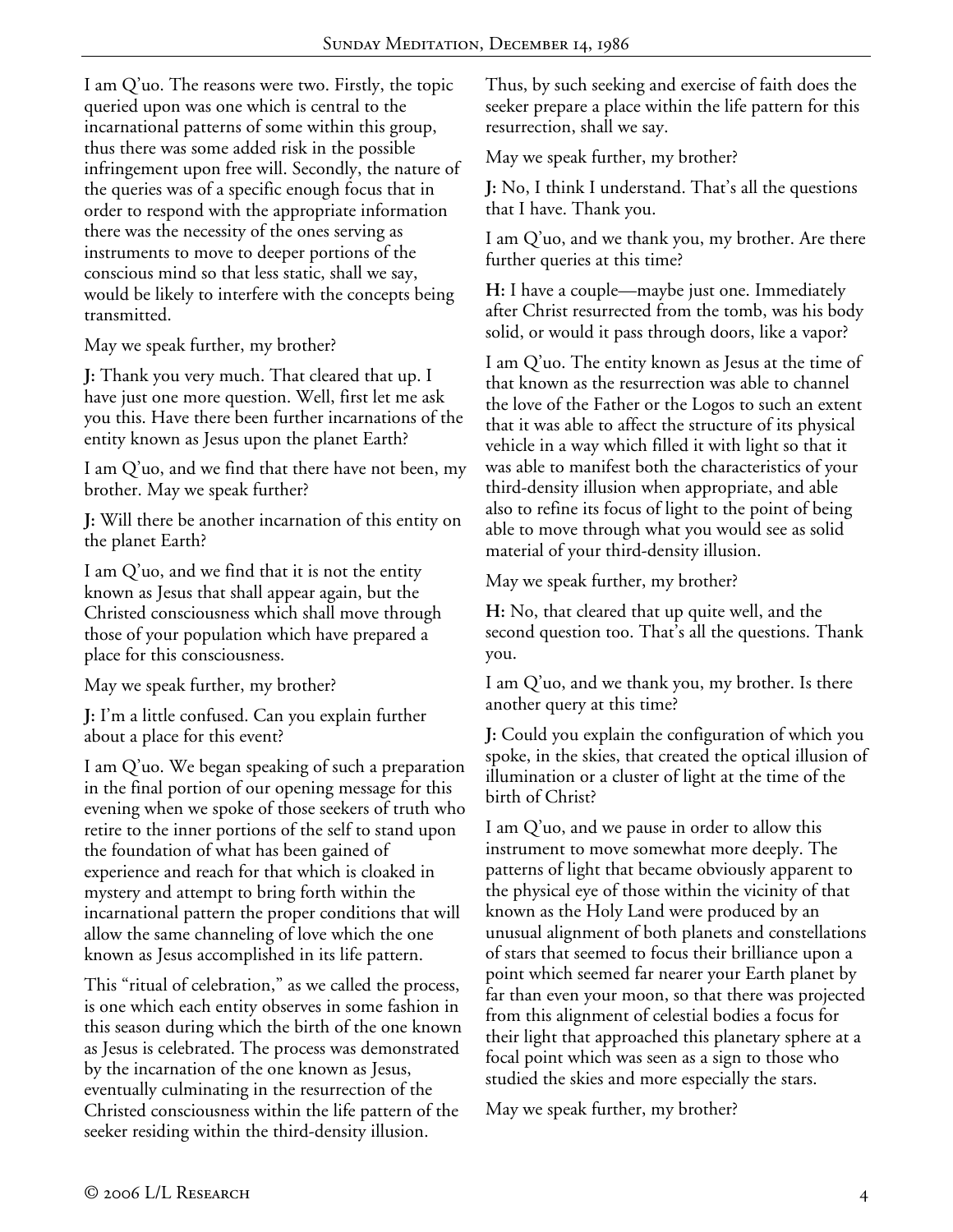**J:** Was this configuration or alignment of the celestial bodies coincidental, or was it to fulfill the prophecy of the birth of Jesus the Christ?

I am Q'uo, and we may note that this alignment was a cyclical event which was an integral portion of the evolutionary cycle of your planetary sphere which provided a doorway of a kind through the metaphysical realms, shall we say, that was the signal for the opportunity for the one known as Jesus to begin its service in the fashion which became known as its incarnational experience.

May we speak further, my brother?

**J:** If this configuration is cyclical, when will it occur again?

I am Q'uo, and this particular configuration or opportunity for refining the focus of consciousness is that which appears near the ending of what we find many of your peoples call a major cycle of evolution, that which numbers approximately 25,000 of your years. This opportunity allows those of a planetary population who ready for the harvest or graduation, as we find you call it, to begin the final lessons that will allow such graduation. The refining of the focus of consciousness is the general opportunity which is provided to each in a unique fashion for each.

May we speak further, my brother?

**J:** Thank you. That clears it up. Have we pinpointed the exact spot of the birth of Jesus?

I am Q'uo, and we find that this location remains yet a mystery to your peoples.

May we speak further, my brother?

**J:** Would it be possible for you to tell us approximately where the exact location is, then?

I am Q'uo, and we are not able to move this instrument deeply enough in its own tree of mind for the transmission of this information, and we apologize for this limitation. Indeed, we find that the focus required for this particular transmission has begun to waver somewhat within this instrument.

May we attempt another query at this time?

**J:** No thank you, that's all the questions that I have.

**Carla:** I'd like to ask one last question and then, with thanks, encourage you to go on, because it does seem like the instrument's really tired. I know this

was tiring for me, too. But I thank you for coming. First of all, two things. Just yes or no. Did you mean a 25,000 year cycle or a 75,000 year cycle, because you said "major cycle"?

I am Q'uo, and we meant to use the term "major" to signify the 25,000 year cycle, reserving the term "master" for the addition of three 25,000 year cycles.

**Carla:** Okay. The last question is just yes or no, but I have to go on for just a little bit because I've been pondering what you said earlier about mysteries. And the real mystery, I mean, you didn't decline to answer that much, but there was one thing that you hinted at, but it was a real mystery. I mean, it was a contradiction, which of course is the nature of spiritual things, and that was this. That you had me thinking for awhile that Jesus was—well, we've gotten in other information—a wanderer that decided he was up to doing this job and came here, and in other information we've learned, he was awakened to some lifting of the veil and it kept happening and kept happening until he was real aware. So basically, he channeled the Christ throughout his life, but there's always a distinction between Jesus the man and the Christ.

Now there was something that you said that hinted at the mystery, and that was, you said ultimately the Christ became Jesus, which would suggest more of like a walk-in situation where the Christ comes in and basically takes over the consciousness. Yet at the same time, you said that the one known as Jesus never forgot that it wasn't he, it was the Creator that he was channeling. Is this the heart of the mystery that you cannot in any satisfactory way explain to third-density minds?

I am Q'uo. This is indeed the mystery, my sister, for within the third-density illusion, each seeker of what you call the truth places itself in a position of receptivity to that truth by the intensity of the seeking, the strength of faith and will, so that at some point within the cycle of incarnations, it is possible for such a seeker to not only discover that which it seeks, but to become that which it seeks. Thus is the meaning of the resurrection within third density. The seeker builds with mortal hands a manifested life that may be constructed in such a fashion in metaphysical terms that that known as love may move through the being in such a pure fashion as to shine as that which it is, the pure and virgin consciousness of the one Creator, moving to